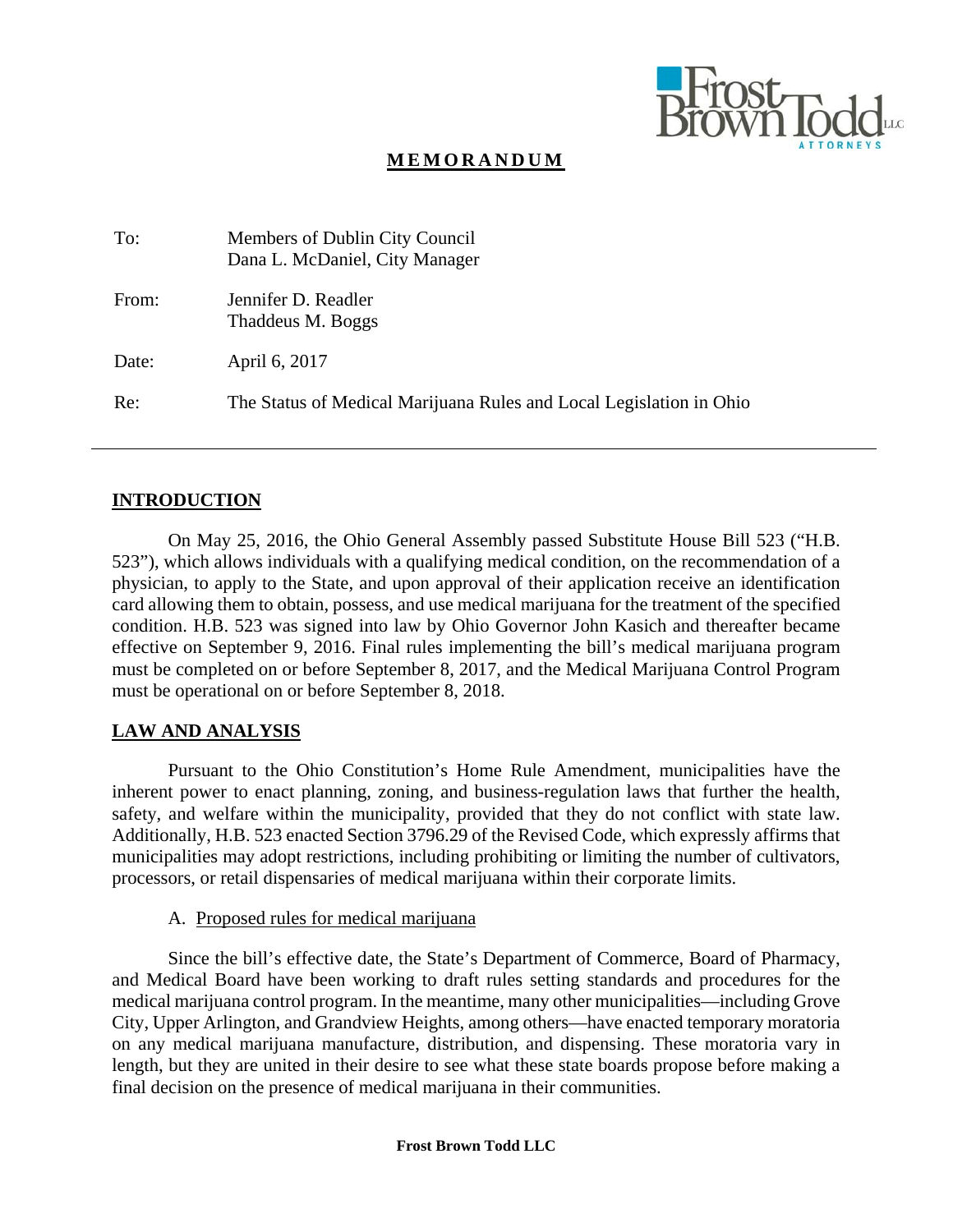Since the beginning of the year, proposed rules have been released for processors, dispensaries, and cultivators. Under these proposed rules, Ohio will license 60 dispensaries, 24 cultivators (with potential for more based on growth in patient population), and 40 processors across the state. Each of these functions has its own licensing and fee structure, along with requirements for security plans and other disclosures. The rules also would require patients and caregivers to register with the state before purchasing medical marijuana, and medical marijuana could only be sold pursuant to a recommendation from a physician who is certified to recommend marijuana under the state's rules. Initial versions of the rules included a requirement that all dispensaries hire a part-time clinical director (either a physician, pharmacist, or mid-level practitioner) to oversee dispensary operations; this requirement was removed from the final proposed rules, however. Legal updates on the rulemaking process are attached to this memorandum for additional reference.

## B. Actions taken by other municipalities

Many cities' moratoria have not expired, but others have already begun the process to ban medical marijuana cultivators, processors, and dispensaries in their territories. Worthington's city council recently had a first reading of an ordinance that would prohibit medical marijuana; Plain City has discussed a ban as well. The City of Hamilton, in Butler County, and the Village of Evendale, near Cincinnati, have enacted bans. Sidney, near Dayton, has extended its moratorium to October 2017. The City of Troy has struggled with the issue, having extended its moratorium through July while proposals for a small number of medical marijuana dispensaries have bounced between the city council and planning commission. Meanwhile, the Village of Johnstown approved a resolution stating its intention not to prohibit medical marijuana facilities in the village, and the City of Richmond Heights (near Cleveland) has passed an ordinance incorporating medical marijuana uses in its zoning code. The majority of jurisdictions acting on the issue, however, have either tended toward banning medical marijuana uses or extending moratoria for further study when the administrative rules become final in coming weeks and months.

## C. The impact of marijuana's continued prohibition under federal law

The State's proposed rules have not addressed—and cannot address—a vital component of medical marijuana businesses: the continued illegality of marijuana under federal law. Marijuana (cannabis) remains classified as a Schedule I controlled substance under the Federal Controlled Substances Act, rendering the manufacture, distribution, dispensation, and the possession of marijuana with intention to manufacture, distribute, or dispense, criminal under federal law. A consequence of the continued prohibition of marijuana by the federal government is that financial services providers such as banks and credit card companies are unable to do business with marijuana enterprises because it is illegal under federal law to transmit funds known to have been derived from marijuana. The unbanked status of marijuana businesses results in the businesses and their customers carrying significant amounts of cash and this, in turn, invites opportunity for robbery, theft, money laundering, tax evasion, and other crimes constituting threats to the public health, safety, and welfare. This has been a problem in states that have legalized medical and recreational marijuana (the banking issue applies for medical as well as recreational uses).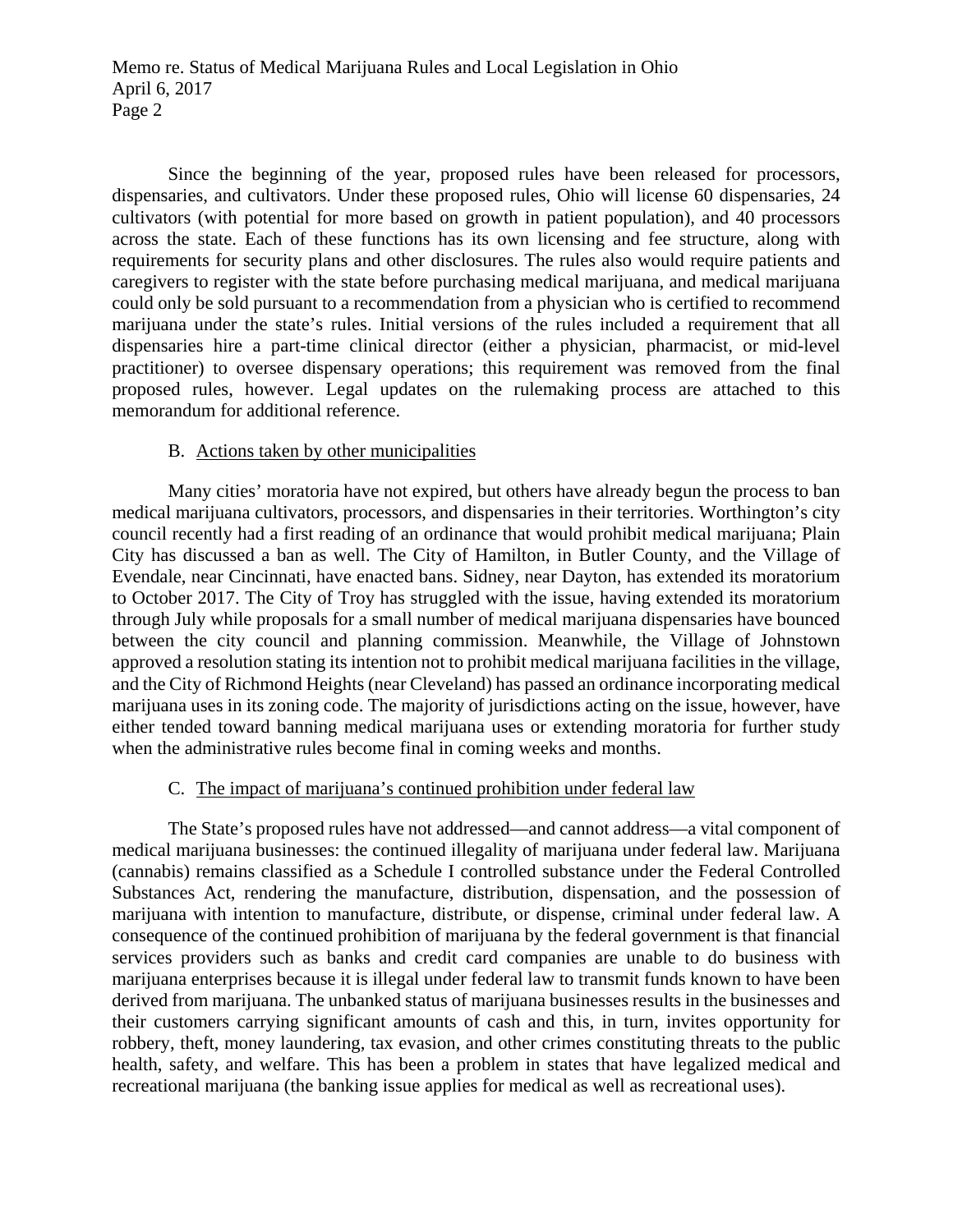Memo re. Status of Medical Marijuana Rules and Local Legislation in Ohio April 6, 2017 Page 3

## **CONCLUSION AND RECOMMENDATION**

Because of the continued illegality of marijuana, including medical marijuana, under federal law, and the consequences of that illegal status, it is the Law Director's recommendation that the City enact a ban on medical marijuana cultivators, dispensaries, and processors. A draft proposed ordinance is attached for discussion and consideration. Because the Zoning Code will need to be revised, the Planning and Zoning Commission must review this legislation and make a recommendation prior to its approval, if Council desires to move forward with the proposed legislation.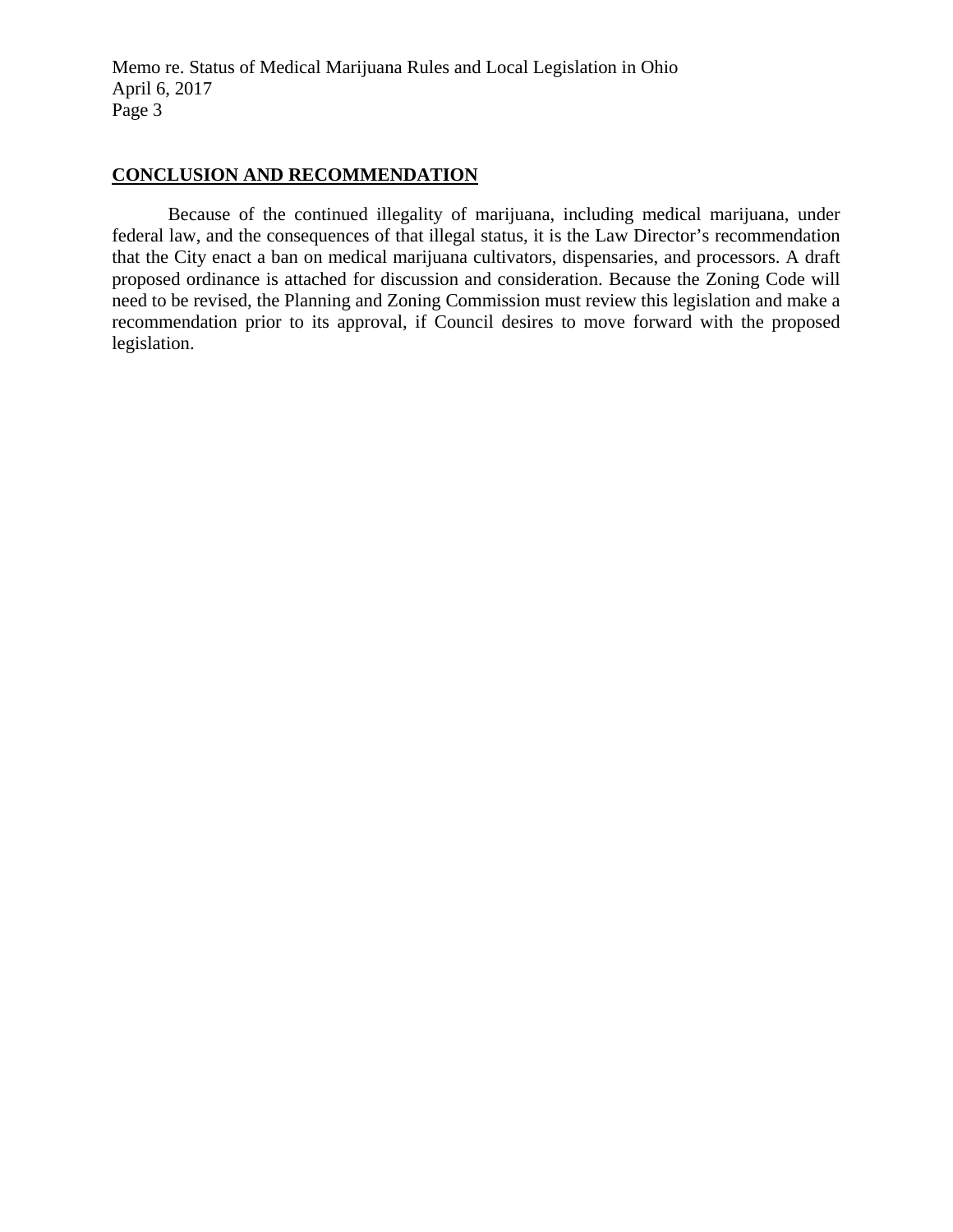## $-17$

## **TO PROHIBIT MEDICAL MARIJUANA CULTIVATION, PROCESSING, AND RETAIL DISTRIBUTION WITHIN THE CITY OF DUBLIN**

**WHEREAS,** on May 25, 2016, the Ohio General Assembly passed Substitute House Bill 523 ("H.B. 523"), which allows individuals with a qualifying medical condition, on the recommendation of a physician, to apply to the State, and upon approval of their application receive an identification card allowing them to obtain, possess, and use medical marijuana for the treatment of said condition; and

**WHEREAS,** H.B. 523 was signed into law by Ohio Governor John Kasich and thereafter became effective on September 9, 2016; and

**WHEREAS,** ORC § 3796.29, enacted by H.B. 523, affirms that municipalities may adopt restrictions, including prohibiting or limiting the number of cultivators, processors, or retail dispensaries of medical marijuana within their corporation limits; and

**WHEREAS,** pursuant to the City Charter, the Constitution of the State of Ohio, and the Ohio Revised Code, municipalities have the inherent power to enact planning, zoning and business regulation laws that further the health, safety, welfare, comfort and peace of the citizens of the municipality, including restricting, prohibiting and/or regulating certain business uses; and

**WHEREAS,** H.B. 523 provides that the Ohio Department of Commerce, the Board of Pharmacy, and the State Medical Board shall adopt rules establishing standards and procedures for the medical marijuana control program; and

**WHEREAS,** these state boards have published their proposed rules governing operation of marijuana dispensaries, cultivators, and processors, the issuance of certificates to physicians wishing to recommend medical marijuana to patients, and the registration of patients and caregivers wishing to purchase medical marijuana pursuant to these recommendations; and

**WHEREAS,** these proposed rules are in the process of completing the state's agency rule-review; and

**WHEREAS,** the City has studied these proposed rules; and

**WHEREAS,** marijuana (cannabis) remains classified as a Schedule I controlled substance under the Federal Controlled Substances Act, rendering the manufacture, distribution, dispensation, and the possession of marijuana with intention to manufacture, distribute, or dispense, a crime under federal law; and

**WHEREAS,** a consequence of the continued prohibition of marijuana by the Federal government is that financial services providers such as banks and credit card companies are unable to do business with marijuana enterprises because it is illegal under Federal law to transmit funds known to have been derived from marijuana; and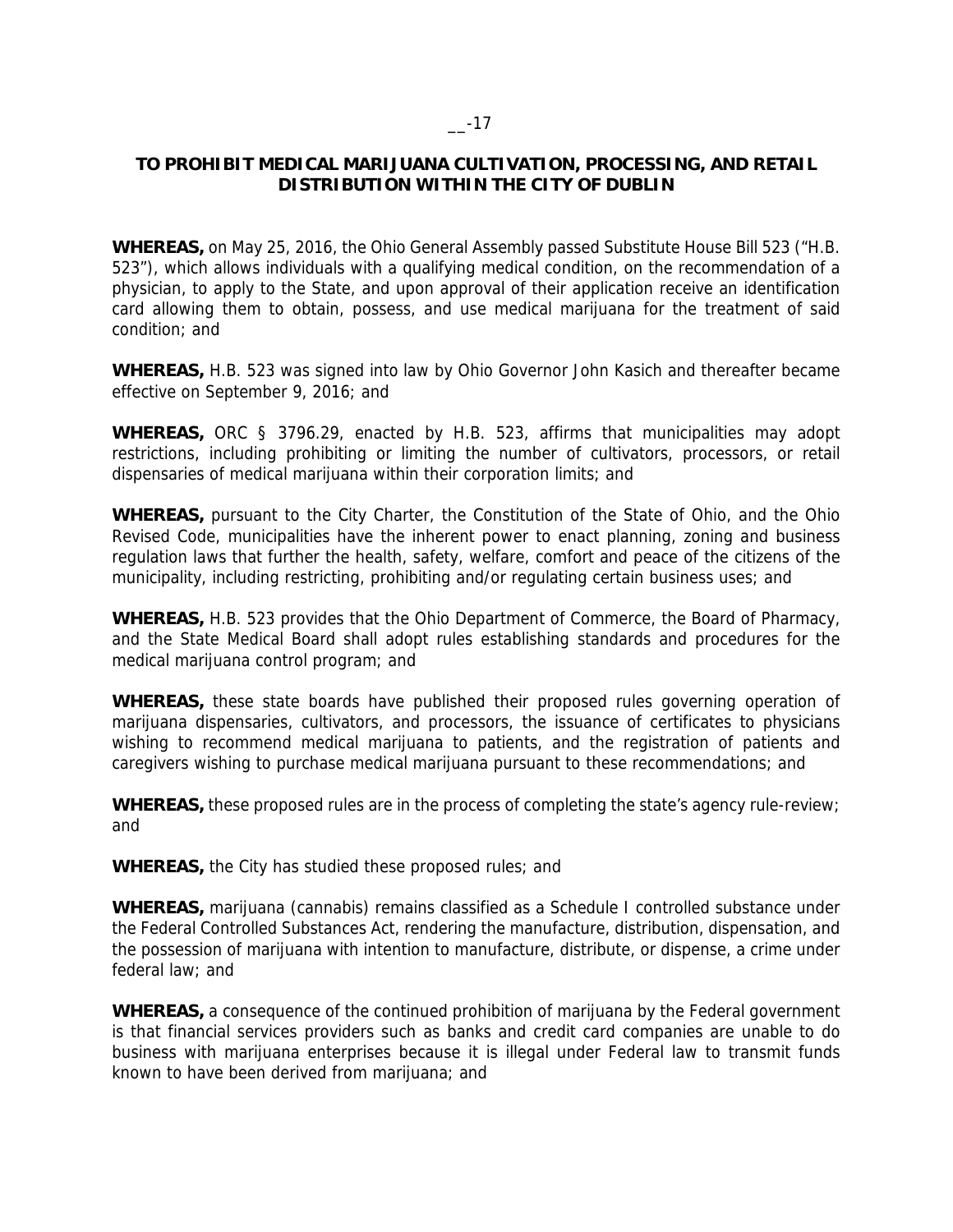**WHEREAS,** the unbanked status of marijuana businesses results in the businesses and their customers carrying significant amounts of cash; and

**WHEREAS,** the presence of large amounts of cash invites opportunity for robbery, theft, money laundering, tax evasion, and other crimes constituting threats to the public health, safety, and welfare; and

**WHEREAS,** due to the above threats to public health, safety, and welfare, having reviewed the State's rules and Federal law's continued classification of marijuana (cannabis) as a Schedule I drug, the City of Dublin determines that cultivation, processing, and retail dispensing of marijuana for medical purposes, or otherwise, shall not be a permitted use within this City;

**NOW, THEREFORE, BE IT ORDAINED** by the Council of the City of Dublin, Delaware, Franklin, and Union Counties, State of Ohio, \_\_\_\_\_\_\_\_\_ of the elected members concurring, that:

**SECTION 1.** That Title XI, Business Regulations, shall be amended by adding Chapter 121, Medical Marijuana, to read as follows:

## **CHAPTER 121 – MEDICAL MARIJUANA**

## **121.01 DEFINITIONS.**

**(a) "Academic medical center" has the same meaning as in section 4731.297 of the Ohio Revised Code.** 

**(b) "Marijuana" has the same meaning as marihuana as defined in section 3719.01 of the Ohio Revised Code.** 

**(c) "Medical marijuana" means marijuana that is cultivated, processed, dispensed, tested, possessed, or used for a medical purpose.** 

**(d) "State university" has the same meaning as in section 3345.011 of the Ohio Revised Code.** 

**121.02 CULTIVATION, PROCESSING, OR RETAIL DISPENSING OF MEDICAL MARIJUANA PROHIBITED.** 

**(a) The cultivation, processing, or retail dispensing of medical marijuana within the City of Dublin is hereby prohibited.** 

**(b) This section does not prohibit research related to marijuana conducted at a state university, academic medical center, or private research and development organization as part of a research protocol approved by an institutional review board or equivalent entity, if otherwise permitted by State law or rule, or local ordinance.** 

**121.99 PENALTY**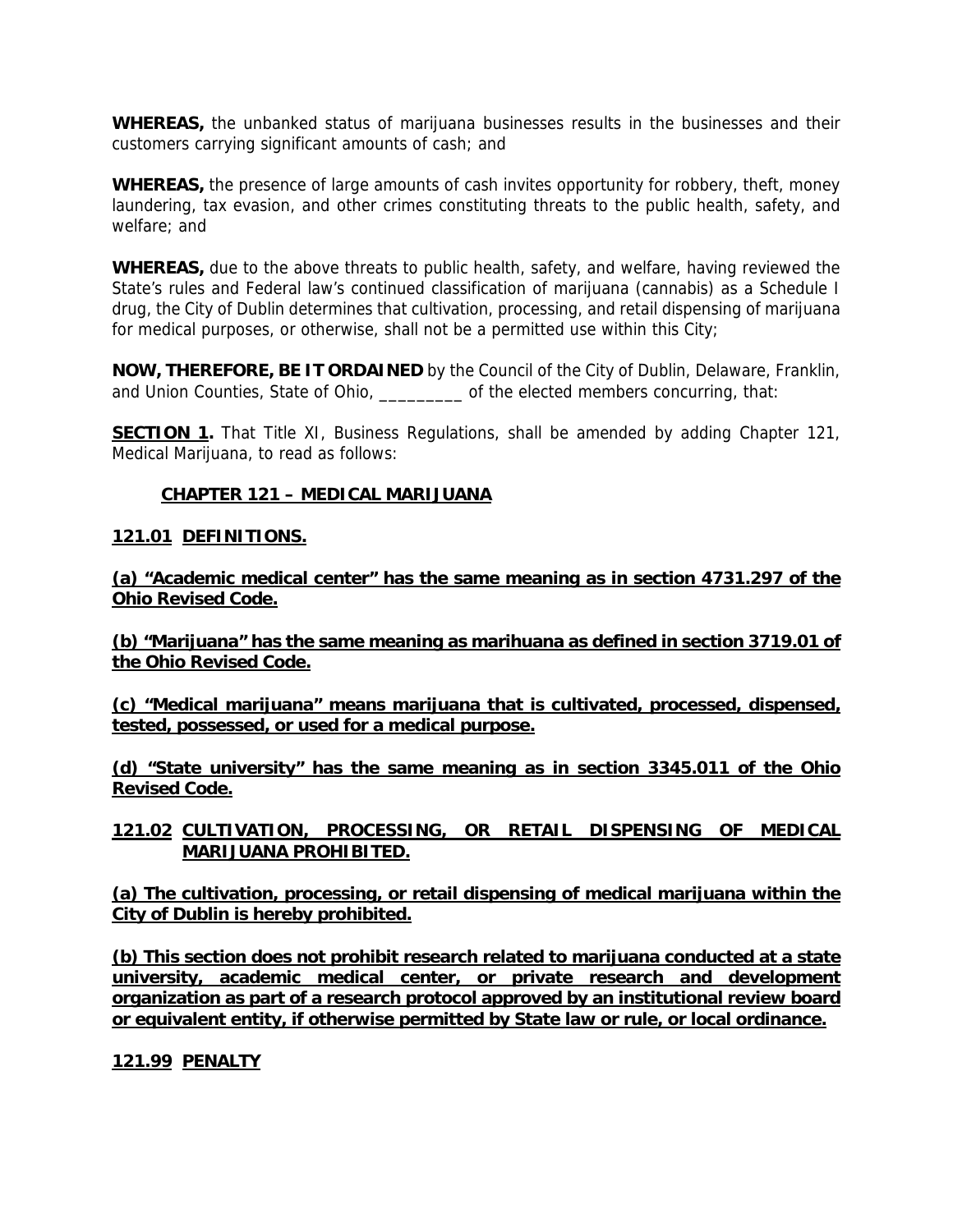**Whoever violates Section 732.02(a) is guilty of a misdemeanor of the fourth degree. Each day of violation shall constitute a separate offense.** 

**SECTION 2.** Chapter 153, Zoning Regulations, shall be amended by enacting Section 153.035, Medical Marijuana Cultivation, Processing, or Retail Dispensing, to read as follows:

## **153.035 CULTIVATION, PROCESSING, OR RETAIL DISPENSING OF MEDICAL MARIJUANA PROHIBITED IN ALL DISTRICTS.**

**(a)The cultivation, processing, or retail dispensing of medical marijuana shall be a prohibited use in all zoning districts within the City of Dublin.** 

## **(b)Use of property in violation of this section shall constitute a nuisance.**

**(c) In addition to other penalties provided by law, the Director of Law shall be authorized to institute civil proceedings in a court of competent jurisdiction to enjoin violations of this Section; for monetary damages arising from violations of this Section; and to take all actions necessary to secure enforcement of any injunction and collect upon any damage award, judgment, or fine in contempt levied in relation to a violation of this Section.** 

**SECTION 3**. Council hereby finds that all deliberations and votes taken in relation to this Ordinance were done in a public meeting in accordance with Section 121.22 of the Ohio Revised Code

**SECTION 4**. The provisions of this Ordinance are severable, and if any one or more should be found unenforceable for any reason, the remaining provisions shall remain in full force and effect.

**SECTION 5**. This ordinance shall take effect at the earliest opportunity allowed by law.

Passed this  $\frac{day}{1}$  of  $\frac{2017}{1}$ 

Mayor – Presiding Officer

\_\_\_\_\_\_\_\_\_\_\_\_\_\_\_\_\_\_\_\_\_\_\_\_\_\_\_\_\_\_\_\_\_\_

\_\_\_\_\_\_\_\_\_\_\_\_\_\_\_\_\_\_\_\_\_\_\_\_\_\_\_\_\_

ATTEST:

Clerk of Council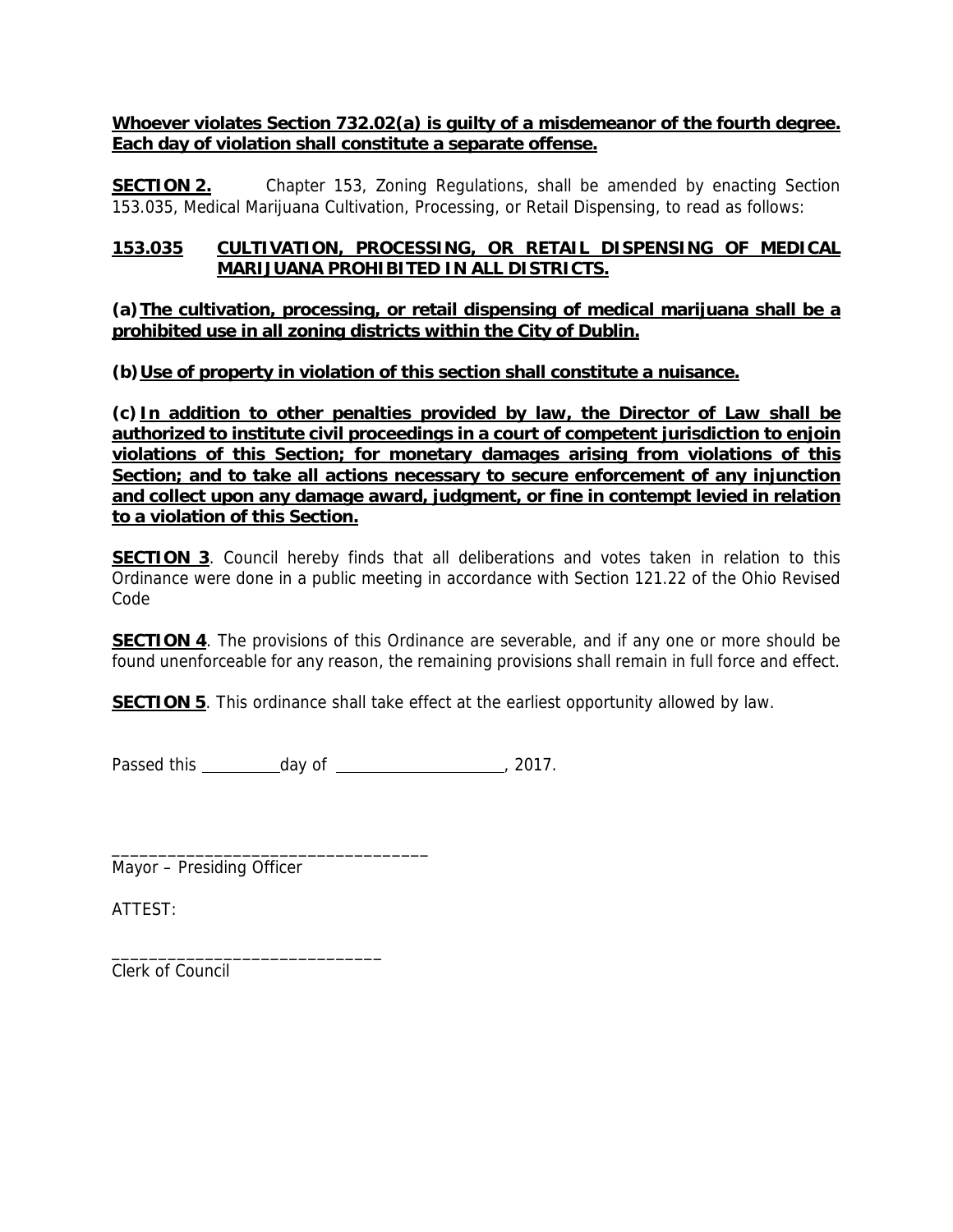# **Ohio Cultivates Marijuana Dispensary Rules as White House Sends Smoke Signals of Approval**

#### **PROFESSIONALS**

**Brian F. Higgins** bhiggins@fbtlaw.com 513.651.6839

**PRACTICES** Health Law

Regulated Business

#### **INDUSTRIES**

Health Care

### MARCH 20, 2017

#### *Legal Update*

President Trump said he was "100 percent" in favor of medical marijuana during his campaign. Last week, Attorney General Jeff Sessions, one of marijuana's most vocal opponents, went as far as to call the 2013 Cole Memo - the Department of Justice guidance deprioritizing the enforcement of federal laws against states that legalized marijuana - "valid." The tea-leaves-reading seems positive for those interested in getting involved in Ohio's medical marijuana industry as the State continues to cultivate a tightly regulated program.

Most recently, Ohio released a new draft of the proposed rules governing dispensaries. The Ohio Board of Pharmacy (the "Board") received over 300 comments to its initial draft of the proposed rules resulting in changes from everything to advertising to home delivery.

Perhaps the most significant change was the increase in provisional dispensary licenses awarded from 40 to 60, signaling the Board's recognition of the greater need for patient access and demand. Furthermore, the Board may have put applicants at some ease by clarifying that it will return the \$5,000 application fee if the Board grants permission to withdraw an application due to a change in federal, state, or local rules or regulations. The comments received also caused the Board to decrease the biennial fee to operate a dispensary from \$80,000 to \$70,000.

There was a personnel change as well. The initial draft rules called for dispensaries to hire a part-time clinical director who was either a physician, pharmacist, or mid-level practitioner with prescribing authority to oversee operations. This requirement proved too onerous and was removed entirely. In response to a Board survey, only a small number of eligible clinicians said they were both willing and had an employer who would allow them to serve as a dispensary's clinical director.

50% more commenters responded against allowing home delivery of medical marijuana so the Board's initial home delivery prohibition remains unchanged. The hours a dispensary can operate were increased from 7:00 a.m.-7:00 p.m. to 7:00 a.m.-9:00 p.m. Another important change was that

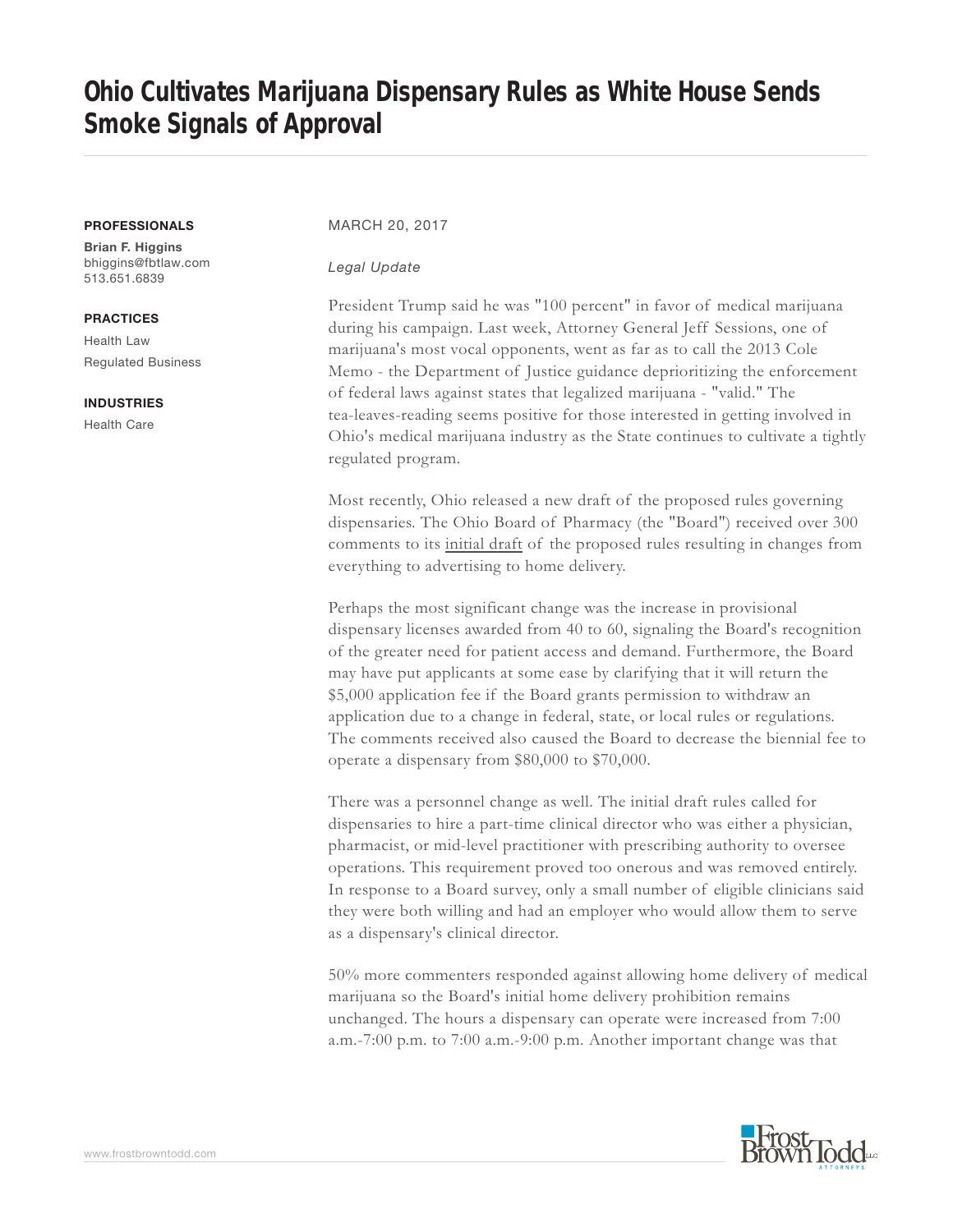# **Ohio Cultivates Marijuana Dispensary Rules as White House Sends Smoke Signals of Approval**

dispensaries are now allowed to offer coupons as long as they are intended only to benefit indigent or veteran patients. Lastly, the Board added prohibitions on advertisements based on public comments - dispensaries are prohibited from advertising with slang terms, marijuana leaves, and clothing.

These changes are reflected in round two of the proposed dispensary rules and more changes are expected since public comments to this draft will be accepted until March 24, 2017. Interested parties should direct their comments to mmcprules@pharmacy.ohio.gov and csipubliccomments@governor.ohio.gov. Dispensary license applicants will need to continuously monitor these rules to ensure their applications are timely and prepared in a detailed fashion to be awarded a spot on the coveted ground floor of Ohio's medical marijuana industry.

For more information on Ohio's medical marijuana law, contact Brian Higgins or any member of Frost Brown Todd's Health Care industry team.



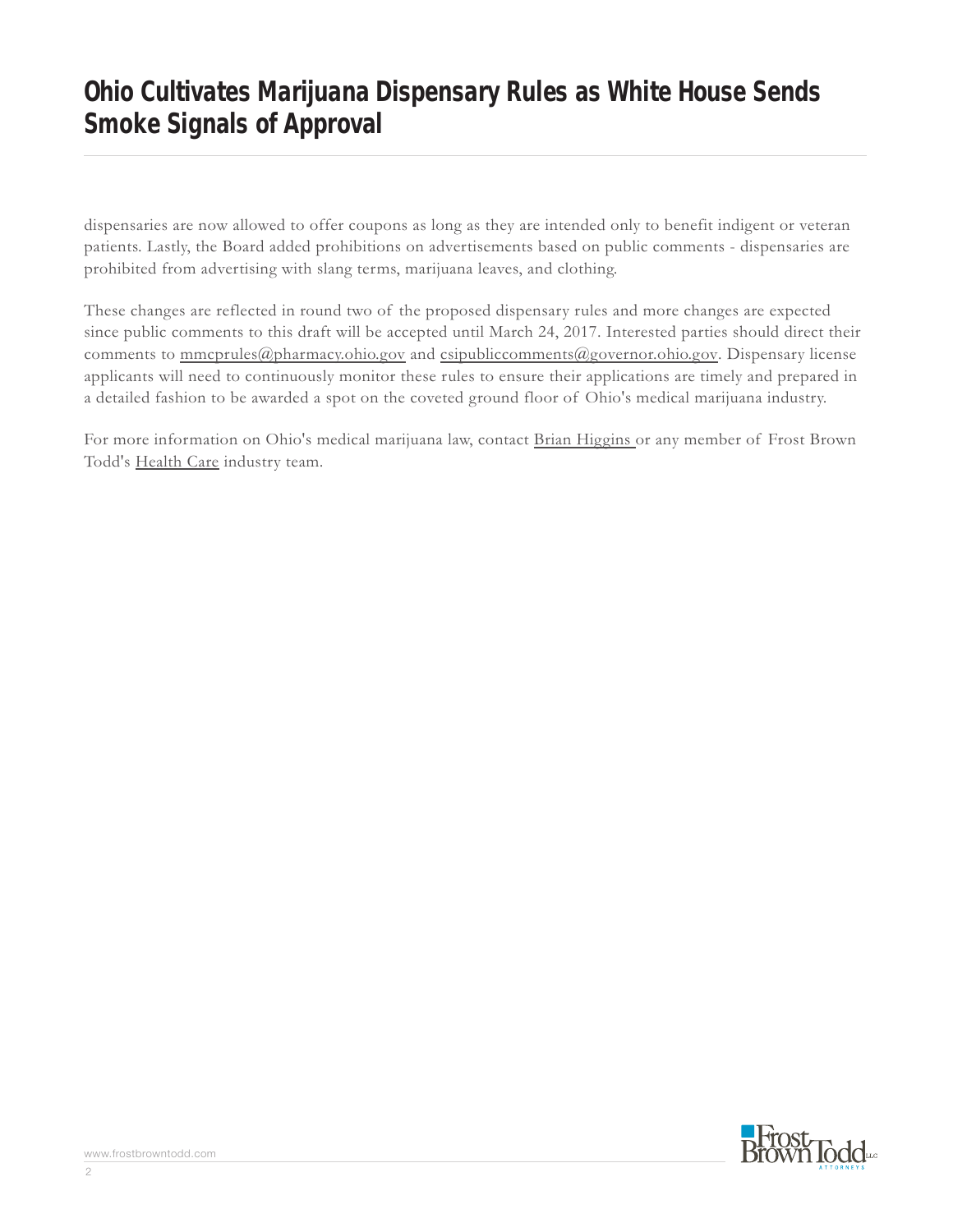# **Ohio Releases Proposed Rules for Medical Marijuana Processors**

#### **PROFESSIONALS**

**Brian F. Higgins** bhiggins@fbtlaw.com 513.651.6839

### **PRACTICES**

Health Law

#### **INDUSTRIES**

Health Care

#### JANUARY 31, 2017

### *Legal Update*

Cultivators will farm it. Dispensaries will sell it. But, how will Ohio's medical marijuana get from soil to store? Processors.

Licensed processors will deliver cultivators' marijuana to dispensaries in one of the plant's legally ingestible forms: oils, tinctures, plant material, edibles and patches. Ohio's proposed rules governing processors are open for public comment through February 10, 2017.

## The Application

Ohio proposes issuing up to 40 provisional processor licenses beginning September 8, 2018. Processors must apply for a provisional license with a non-refundable \$10,000 fee. Like the proposed cultivator rules, each of the following application components will be scored to determine who is granted a provisional license. Each component calls for an array of complicated plans, policies and procedures that will ultimately determine which are selected for licensure.

- **1. Business Plan**. The applicant's type of business organization and governing documents, and the proposed physical address of the processor with a map establishing it is not within 500 feet of certain prohibited facilities.
- **2. Operations Plan**. Processing and extraction techniques, facility plans and employment matters to ensure compliance with all of Ohio's medical marijuana laws.
- **3. Quality Assurance Plan**. The intended use and sourcing of extraction equipment, best practices for packaging and labeling, and inventory control plan.
- **4. Security Plan**. The establishment of policies and procedures to prevent theft, loss, or diversion from a processor and protect facility personnel.
- **5. Financial Plan**. Record keeping policies and procedures, a security plan and transportation policies, and a plot plan drawn to reasonable scale designating the processor facility's different areas of operation.

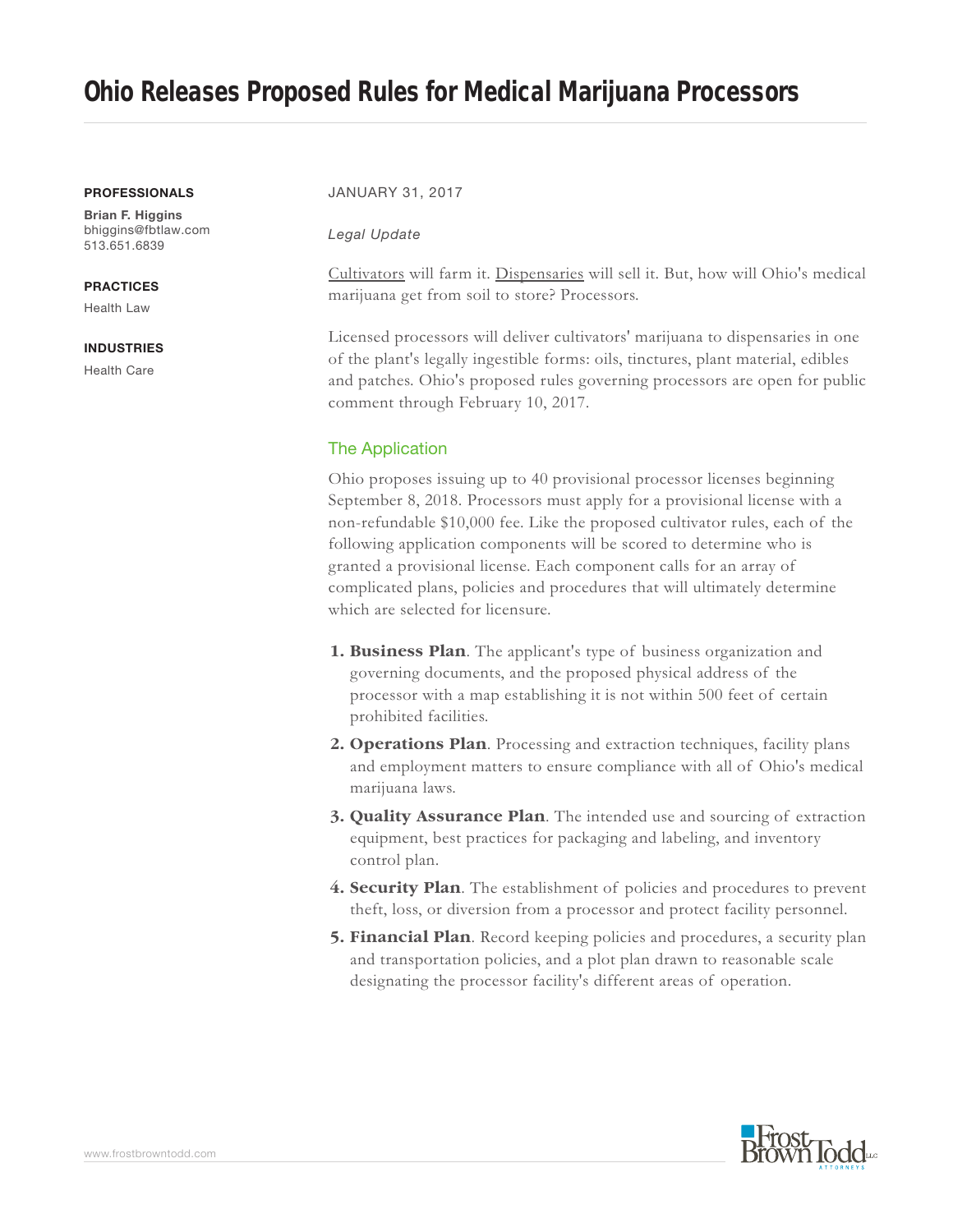## A Provisional License

If chosen, an applicant will be issued a provisional license and given six months to show that its facility is operational. A licensee may demonstrate this by showing that the facility complies with all of the details in its submitted application. Moreover, the licensee must also show that it is "financially responsible" by maintaining insurance coverage with limits required by the state, and either establishing an escrow account, or providing a surety bond in the amount of \$750,000, payable to the state. A processor may have to forfeit this amount to the state if it fails to adhere to its security plan or fails to ensure a consistent and uninterrupted supply of medical marijuana.

## Certificate of Operation

A provisional licensee that successfully demonstrates the above will then be granted a certificate of operation, enabling it to process medical marijuana.

The public may comment on these rules by emailing mmcprules@com.state.oh.us. For more information on Ohio's medical marijuana law, contact Brian Higgins or any member of Frost Brown Todd's Heath Care Industry Team.

*\*This does not constitute legal advice. Please note that marijuana is still illegal at the federal level and those participating in Ohio's medical marijuana industry may be subject to federal prosecution.*

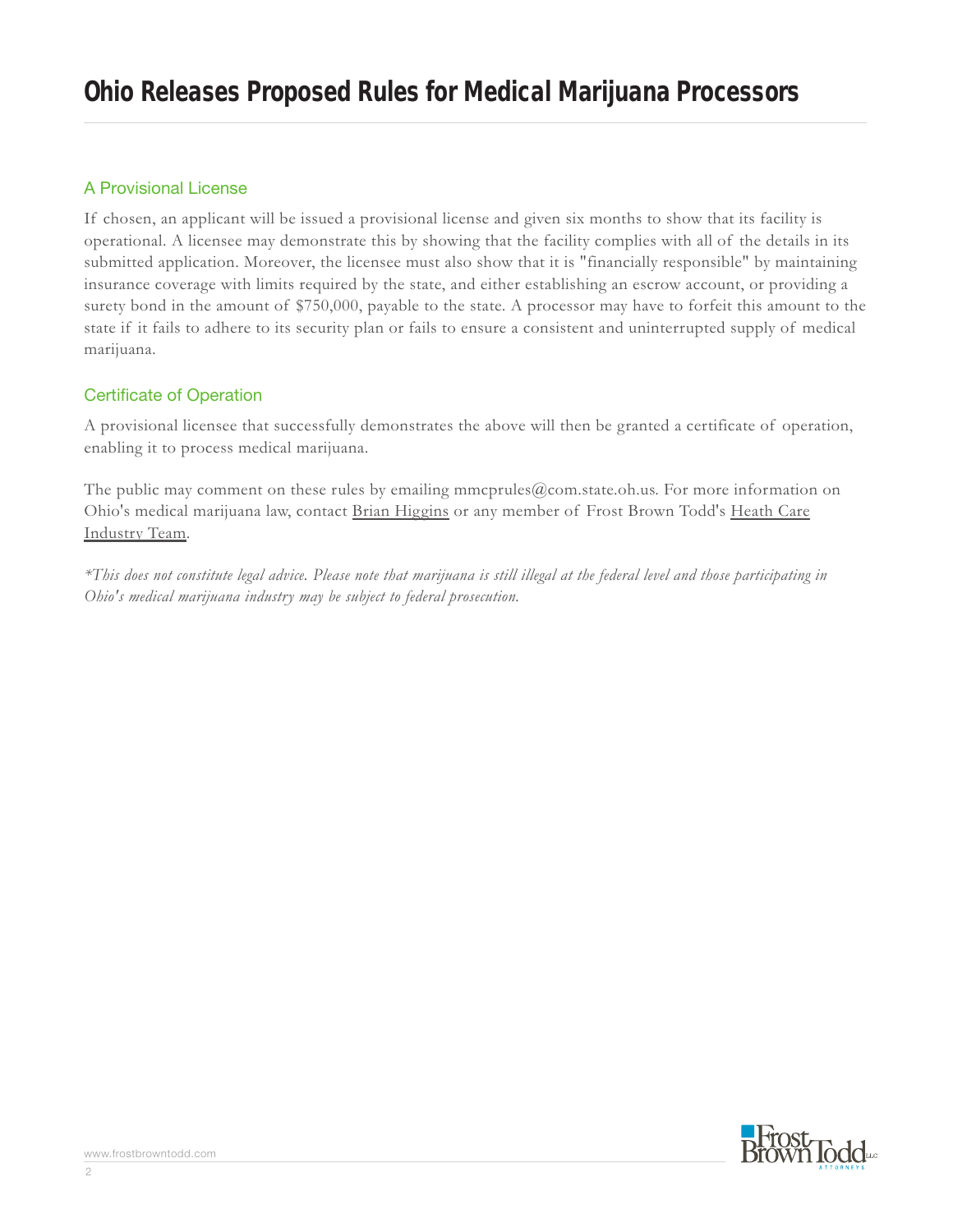#### **PROFESSIONALS**

**Brian F. Higgins** bhiggins@fbtlaw.com 513.651.6839

### **PRACTICES**

Health Law

### **INDUSTRIES**

Health Care

#### JANUARY 23, 2017

#### *Legal Update*

Ohio's medical marijuana regulations are budding. Ohio recently released proposed rules for cultivators, those interested in "growing, harvesting, packaging, and transporting medical marijuana." There will be two types of cultivator licenses available. Level I licenses will authorize grow operations in a 25,000-square foot space and applicants will be charged a \$20,000 fee. Level II licenses will authorize grow operations in a 3,000-square foot space and applicants will be charged \$2,000.

## The Application

The application must be prepared with an attention to detail because each will be scored to determine which applications are ultimately chosen to be granted a provisional license. Applicants for either Level of application must submit the following:

- 1. Business Plan. The applicant's type of business organization, and evidence that the proposed cultivator may operate on a particular piece of property.
- 2. Operations Plan. Agricultural cultivation techniques, and facility staffing and employment matters to ensure compliance with all of Ohio's medical marijuana laws.
- 3. Quality Assurance Plan. The intended use of pesticides and agricultural products, best practices for packaging and labeling, and disposal standards for medical marijuana wastes.
- 4. Security Plan. The installation of a security system, and the implementation of record keeping policies.
- 5. A Financial Plan. The cost breakdown of the applicant's anticipated costs and the source of funding for such costs, along with documentation showing the applicant has at least \$500,000 in liquid assets for Level I cultivators or \$50,000 in liquid assets for Level II cultivators.

## A Provisional License

If chosen, an applicant will be issued a provisional license and given nine months to show that its facility is operational. A licensee may demonstrate this by showing that the facility complies with all of the details in its

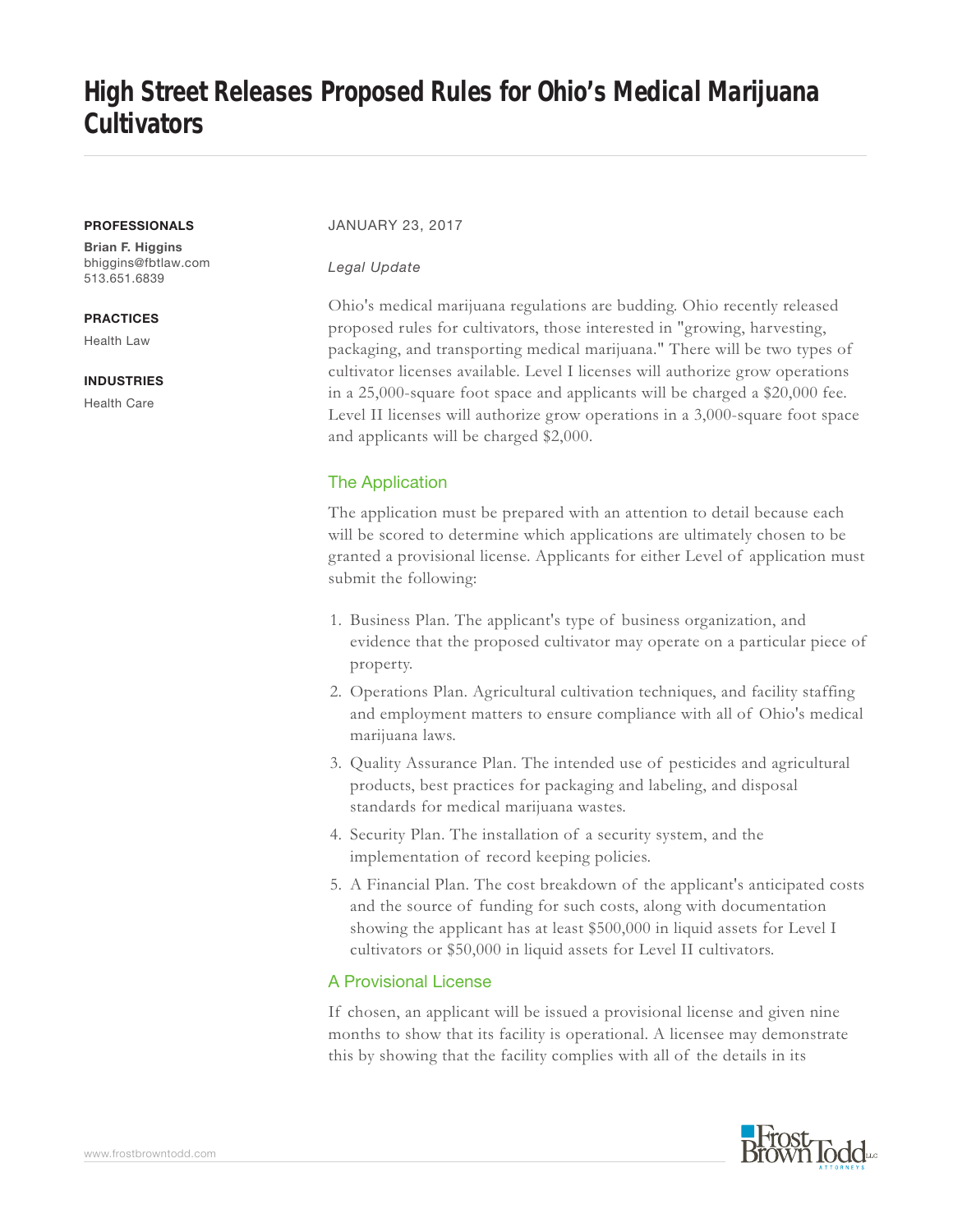submitted application. Furthermore, the licensee must also show that it is "financially responsible," or has general and products liability insurance coverage with limits determined by the state, and a surety bond or an escrow account in the amount of \$1,500,000 for Level I cultivators and \$150,000 for Level II cultivators.

# A Certificate of Operation

A provisional licensee that successfully demonstrates the above will then be granted a certificate of operation, enabling it to cultivate medical marijuana.

The public will have until the close of business on January 27, 2017, to comment on these proposed rules by emailing mmcprules@com.state.oh.us. For more information on Ohio's medical marijuana law, contact Brian Higgins or any member of Frost Brown Todd's Heath Care Industry Team.

*\*This does not constitute legal advice. Please note that marijuana is still illegal at the federal level and those participating in Ohio's medical marijuana industry may be subject to federal prosecution.*

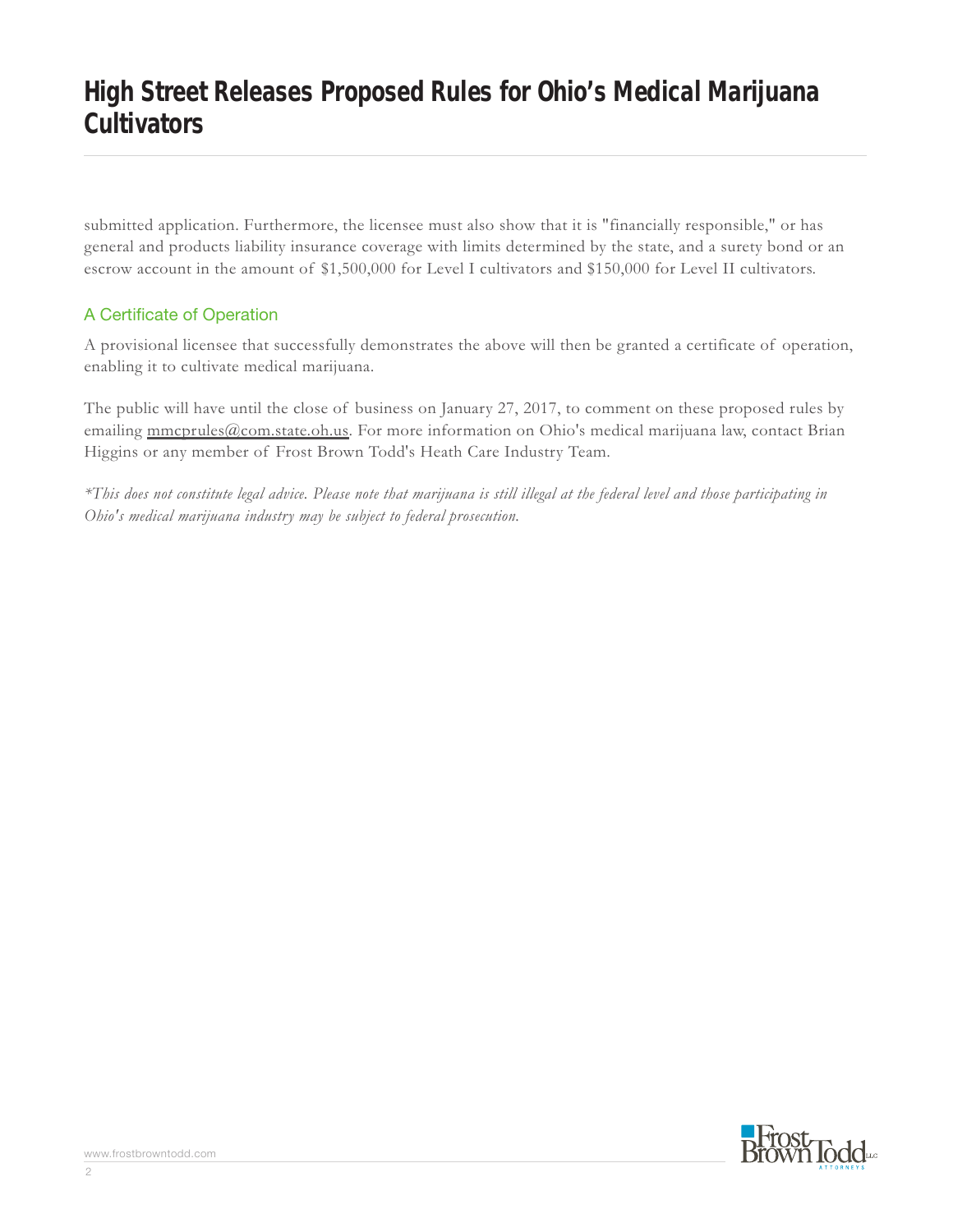# **Highlights of Medical Marijuana Proposed Rules for Ohio Dispensaries and Physicians**

#### **PROFESSIONALS**

**Brian F. Higgins** bhiggins@fbtlaw.com 513.651.6839

#### **PRACTICES**

Health Law

#### **INDUSTRIES**

Health Care

### DECEMBER 20, 2016

#### *Legal Update*

On December 15, 2016, the Ohio Board of Pharmacy posted its proposed rules governing the operation of medical marijuana dispensaries. The same day, the State Medical Board posted its proposed rules regulating the issuance of certificates to physicians wishing to recommend medical marijuana to their patients. Below are a few key points from each set of proposed rules.

## **Dispensaries**

- **1. Licenses, Applications, Certificates**. Initially, the state will allow up to 40 dispensary licenses until September 8, 2018 when it will consider offering additional licenses based on the state's population, number of patients seeking to use medical marijuana, and the geographic distribution of dispensaries state-wide. The application fee for a dispensary license will be \$5,000 and a certificate to operate the dispensary will be \$80,000. Dispensary licensees must also renew the certificate to operate every two years and pay \$80,000 for each renewal.
- **2. Employee Training**. Each dispensary will have an employee training program and each employee must receive a minimum of eight hours of training per year on topics such as the state's drug database, the state's inventory tracking system, dispensary confidentiality requirements, and instruction on the different medical marijuana strains.
- **3. Clinical Director**. Each dispensary will have to hire a clinical director who is either a licensed pharmacist, or one of the following licensed professionals authorized to prescribe drugs: a clinical nurse specialist or certified nurse practitioner, a physician, or physician assistant. The clinical director will be responsible for implementing a variety of employee trainings and overseeing the dispensary's operations.